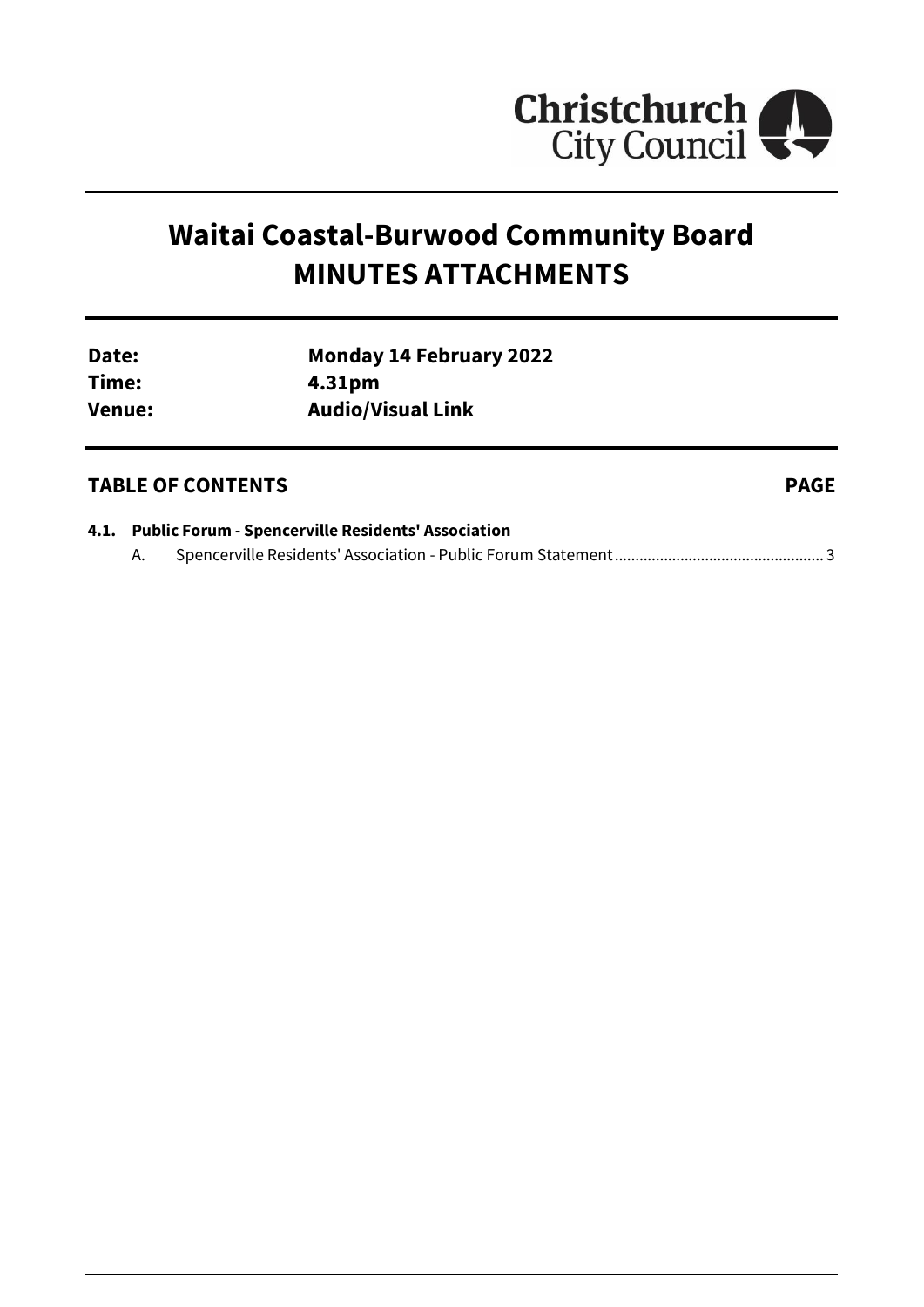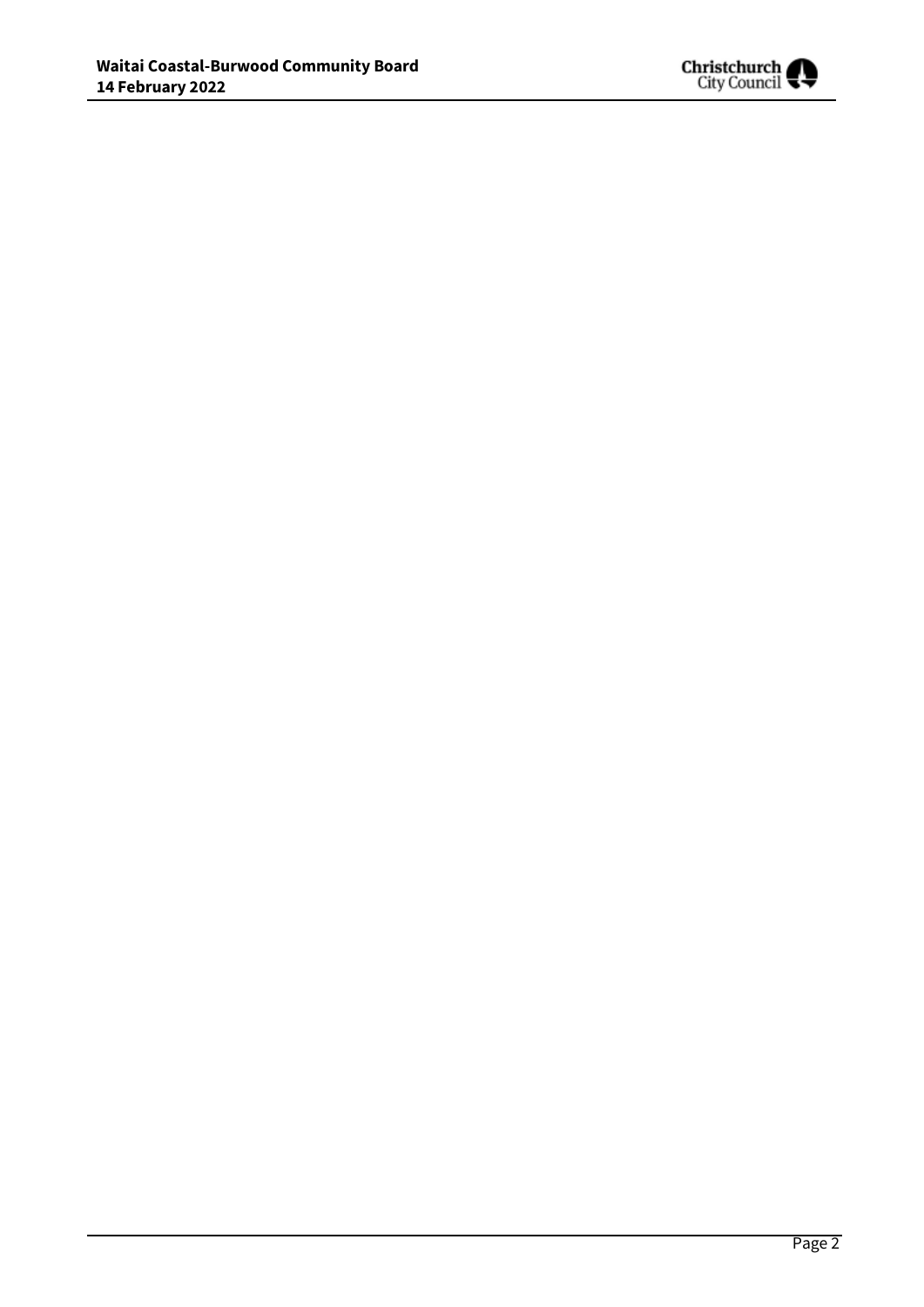## <span id="page-2-0"></span>**To be presented to the Community Board**

Kia ora and thank you for taking the time to listen to this submission.

My name is Craig Pawsey and I am the President of the Spencerville Residents Association. Spencerville is a small community on the North East coast of Christchurch with approximately 500 residents and 160 homes. I want to bring to your attention the problem we are having with vehicles speeding into and through our community and feel as responsible citizens something needs to be done before a fatality occurs.

The main issue is vehicles travelling down Lower Styx Road from Marshlands Road. The transition from the 80km speed area to 50km speed area as you enter Spencerville on Lower Styx Road is the most concerning area, especially as this is situated a few metres from a bend in the road where residential properties are. This is where most accidents occur, many serious.

Our Community Constable, Shane Thompson and the Spencerville Volunteer Fire Brigade have endorsed our concerns of speeding vehicles in our community and we have a letter of support from John Reed, the Chief Fire Officer of the Spencerville Volunteer Fire Brigade. Many of our community members also support the need for something to be done to help prevent further accidents.

We are a high volume traffic area for a small community, especially in good weather with many people visiting Spencer Park, Spencer Beach or travelling through to Brooklands. We have a large number of young families, with many of our tamariki spending time on their bikes and outdoors near their homes.

We would love to have a solar power sign to say "slow down", a speed camera installed and/or the police regularly sitting in the 50km area - however we are aware that this would be an unreasonable task and we would not be the only community or area in a similar situation. We do however have a need, and the need to keep our residents safe, and those travelling through Spencerville, is of the highest priority.

Therefore we would like to put to council the following proposal:

1. Bring the northern 50km Spencerville sign back at least 100 metres (towards Marshlands Road) to encourage vehicles to slow down well before the bend into Spencerville. As there are often logging trucks and park vehicles coming in and out of the forest from 12th Ave, the 50km sign could be placed before this entrance/exit.

2. Place a wide red strip and/or rumble strip across the road where the 50km Spencerville sign is situated at both the north and south ends of Spencerville.

Both of the above would be cost effective and bring attention to drivers well before they enter Spencerville to slow down. Adding the red strip/and or rumble strip would be an additional reminder that they are now entering a residential area.

I would like to read to you the letter from the Spencerville Volunteer Fire Brigade.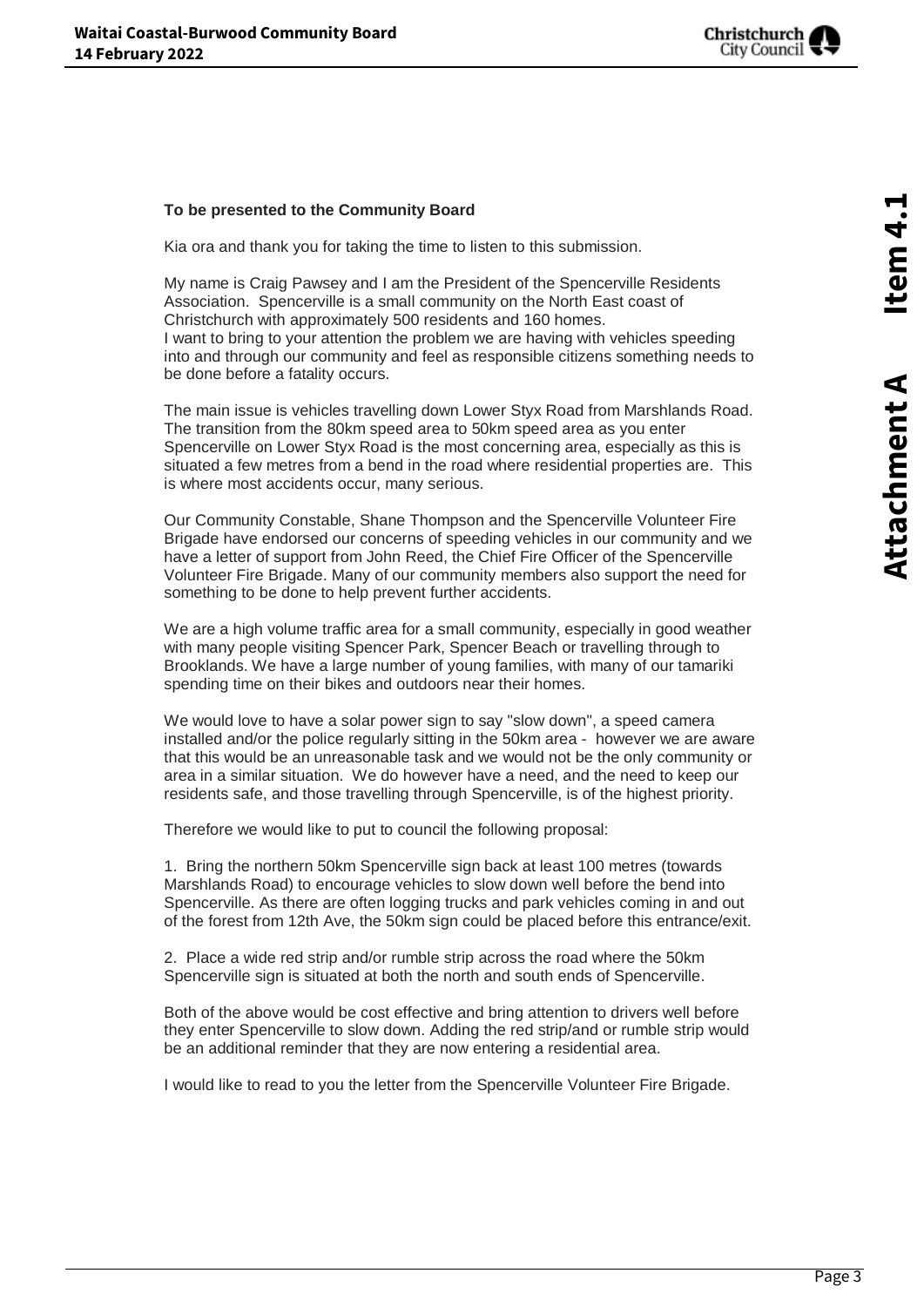*READ JOHN'S LETTER*

Thank you for taking the time to listen to our concerns. We are always open to discussion and would be interested to hear of any ways that you think would be beneficial to prevent traffic speeding in our community.

From the Spencerville Residents Association and members of the Spencerville community